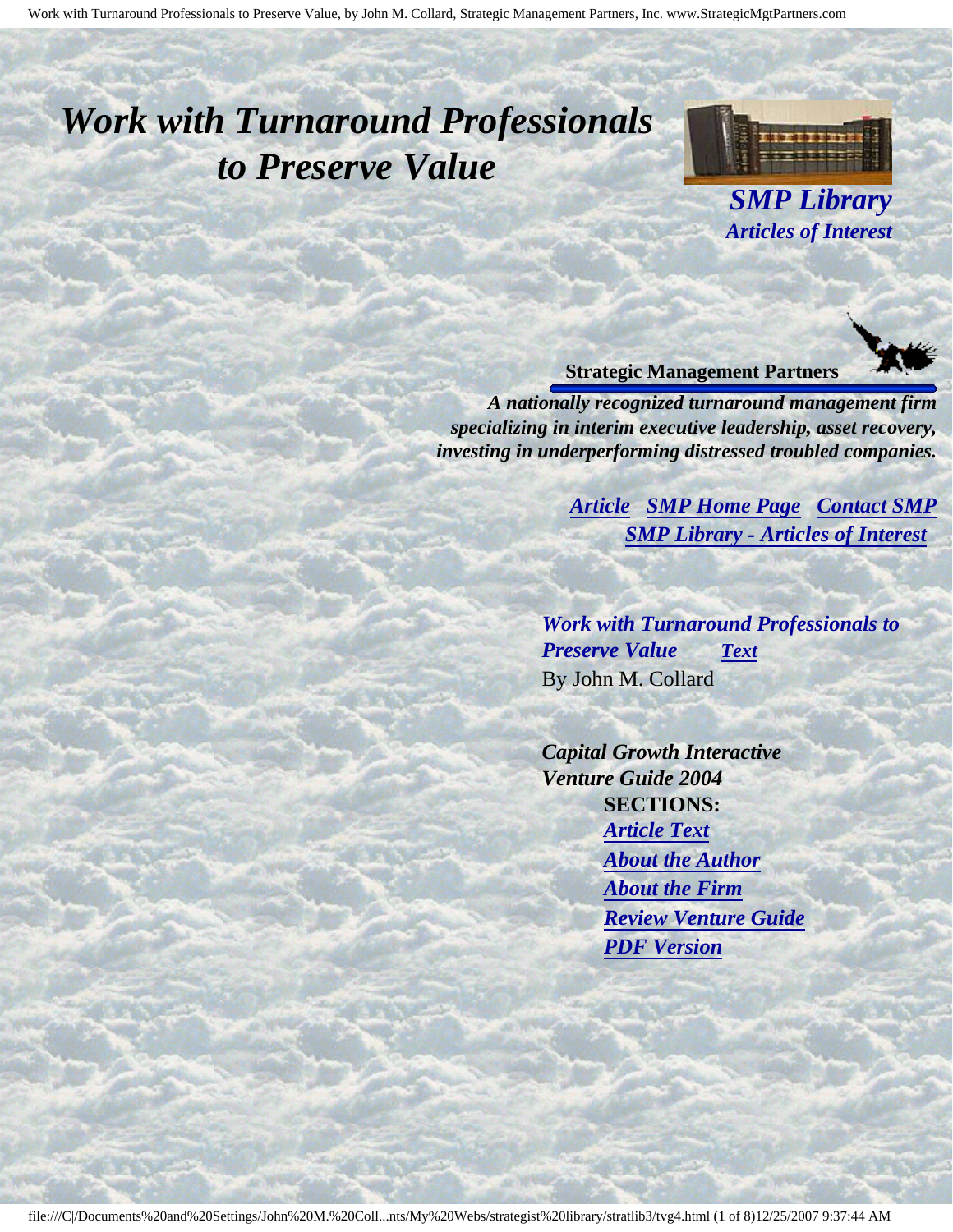

*[Sections](#page-0-1) [Index](#page-0-2)*

# <span id="page-1-0"></span>**Work with Turnaround Professionals to Preserve Value**

### **John M. Collard**

Investors and lenders aren't in the business of closing down companies — nor do they want to be. When an investment or credit becomes financially troubled, they often seek an alternative to closing down the business.

A company's financial problems often result from mismanagement. When existing management doesn't possess skills to deal with crisis, a turnaround specialist may be needed.

When trouble occurs, many investors want to insert themselves as the CEO to determine what should be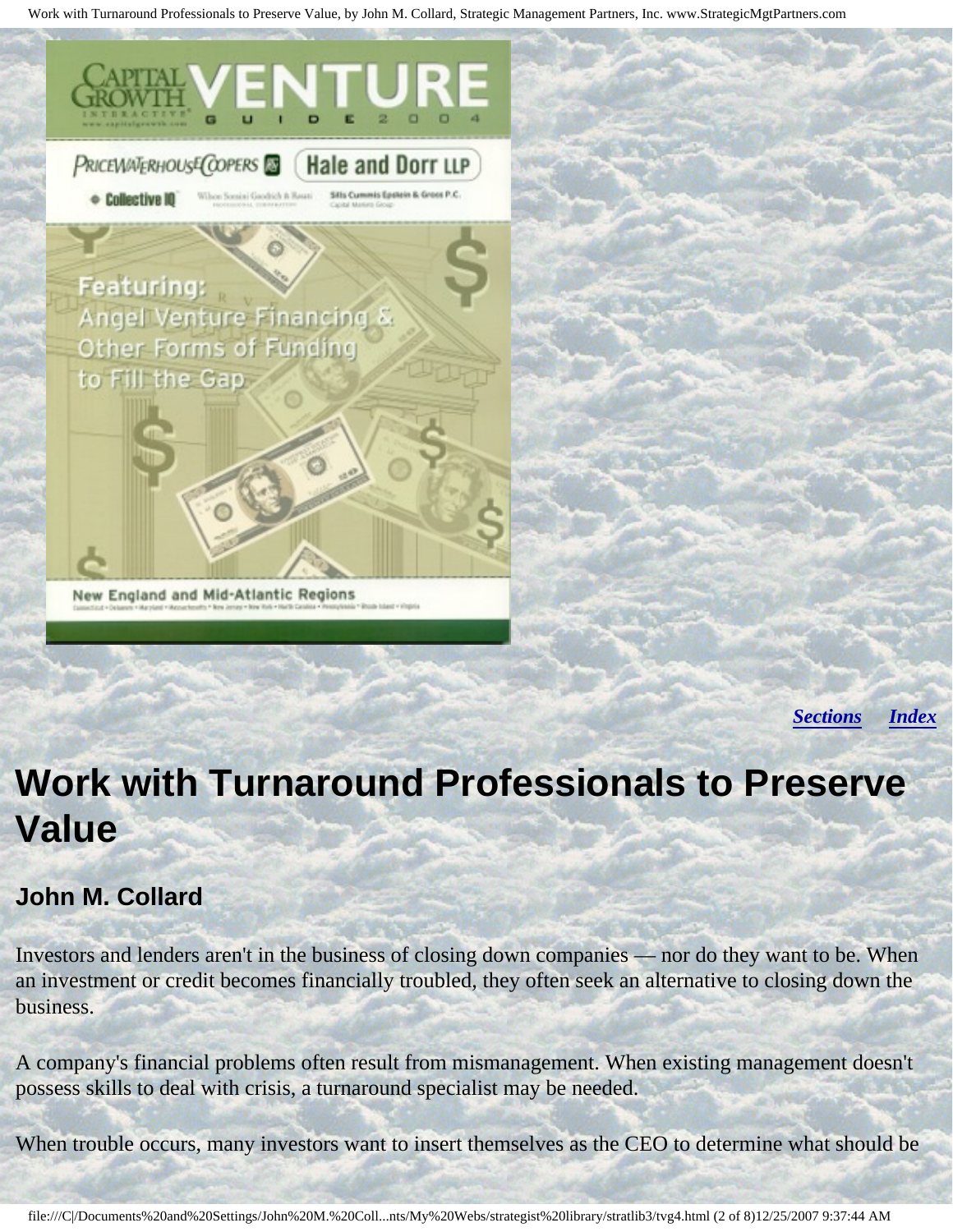done. While they may have run financial or investing institutions, few have run companies as well, and are ill equipped to do so.

There is substantial value derived from investors who also have senior operating leadership experience in their background. They can determine whether one strategy or another can affect the revitalization, and why others didn't work in the past. Many equity firms are adding operating executive (CEO) talent to compliment their managing partners, even in times when resources are tight.

Someone once said, "Lead, follow, or get out of the way." When there is an underperforming entity, it is time for existing management to "get out of the way." They guided the company during this mismanagement slide, so why allow them to complicate the situation any further?

Most lending institutions send troubled credits to the "work out" department. Make no mistake, this step is usually the first in a long legal process that works the credit out of the bank. The specialist can add value by stabilizing a situation and bringing credibility; thereby making the credit more desirable to the next tier lender with an appetite for more risk.

Foreclosure is painful for lender, borrower, and other stakeholders. At the very least there will be substantial legal fees, other costs, loan loss reserves, and perhaps a loss of principal. In many cases, it is in everyone's best interest to restore the company to financial health.

## **Leadership Styles**

The management skills necessary to rescue a troubled company are dramatically different from those needed to manage operations and growth in a healthy company. In a healthy company, management focuses on long term objectives, coaching, and team building. With the luxury of time, the occasional mistake generally will not do lasting harm. However, in a financially distressed company, time becomes the enemy. As the company's problems compound and cash flow evaporates, it becomes critical for management to act quickly and decisively.

In a turnaround situation, management must focus on short-term survival. While a manager in a stable environment should be known among employees and shareholders for consistency in making decisions, a manager in a troubled company must be able to shift gears to deal with the daily crises that inevitably occur.

Existing management often goes through a "denial" phase. They tend to blame their situation on external factors, such as the lender's refusal to advance additional funds, rather than examining the way the company is managed. In the eyes of management, the lender becomes an enemy. If a negative view of the lender's role develops, the lender may need leverage (a condition of added financing, or threat of foreclosure) to recommend use of an outside advisor.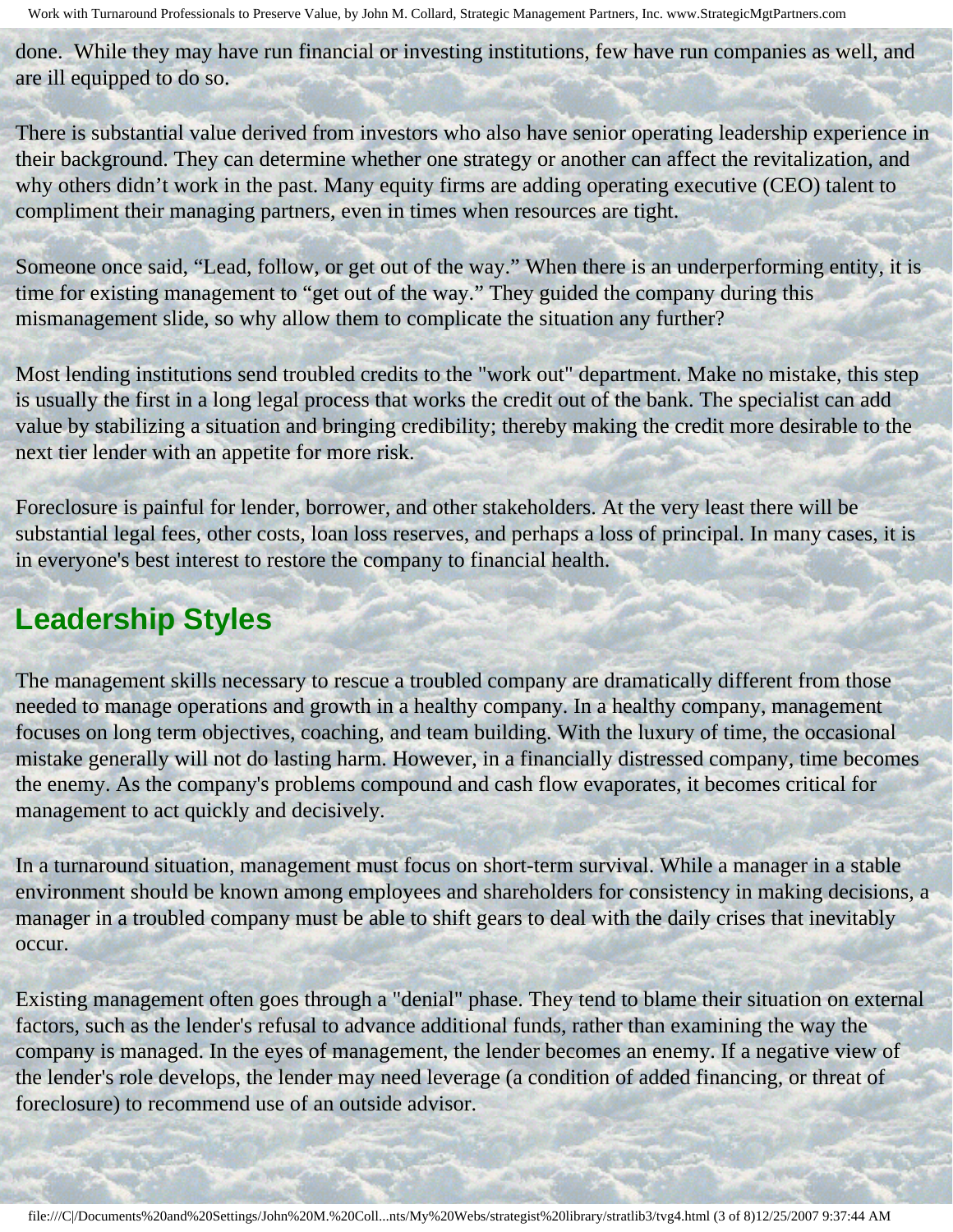## **Liability**

Lenders should avoid deciding on *which* turnaround professional the borrower should use. Lenders can insist on *the use of* a turnaround specialist, perhaps as a condition of additional capital. Many lenders present the borrower with a "short list" of specialists; however, the company should be free to choose its own advisor or leader. By recommending a particular professional, the lender may expose the bank to liability.

There can be personal liability associated with being on the board, the leader or decision-maker. If things go wrong and the company gets into trouble there are reporting and response obligations that must be dealt with. In the case of potential fraud or wrongdoing investigating authorities will require much time of the board members or leadership. Taxing and labor regulation agencies will want to assure that reporting and employees respectively were handled properly. The potential for legal actions increases. Be assured that there is time required and potential liability, which you may not have planned for, if the company gets into trouble.

# **Finding the Right Turnaround Professional**

Turnaround specialists generally are either interim managers or consultants. Interim managers will replace the CEO, take the decision-making reins and hopefully guide the company through troubled waters to safety. Consultants advise management; possibly the same management that got the company into trouble in the first place. Whether a consultant is effective depends on management's willingness to listen and to implement the specialist's recommendations.

A turnaround specialist must possess the skills to deal with a financially troubled company and have the ability to make the tough decisions needed during a recovery. Specialists are hired for their management ability; the ability to bring order out of chaos; the ability to marshal resources and maximize value from those diverse resources. If the company requires special expertise, then the specialist will attract that expertise. Remember, experience in dealing with crises and change may be more important than industry experience.

A turnaround professional must be financially credible and honor commitments. The company, bank and other interested parties should be able to rely on the specialist to protect their interests while providing accurate information they need on a timely basis. The sooner that trouble is detected, the more probability of turnaround success.

#### *When hiring a turnaround specialist:*

- Check the person's references.
- Review proposals versus what can realistically be accomplished.
- Require engagement agreements.
- Hire an individual, not the firm; personal chemistry with the managers is critical.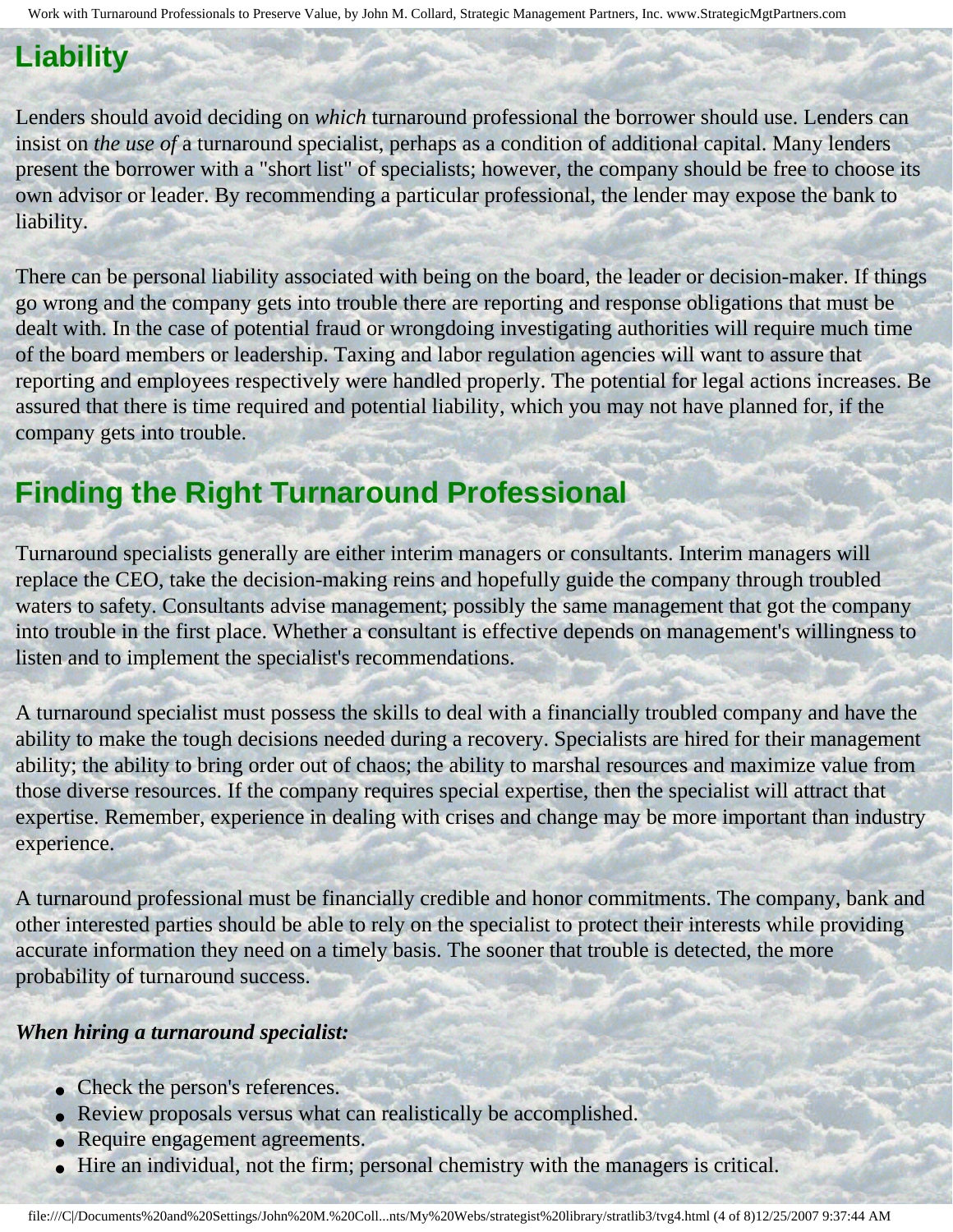### **How the Specialist Operates**

The specialist offers a new set of eyes, skills and understanding of troubled situations to independently evaluate the company's circumstances. The process will focus on several issues:

- Is the business viable?
- What is the purpose of the business?
- Should it be saved? Why?
- Is there a core business which can be the source for the emerging business?
- Are there sufficient cash resources to fuel the recovery?
- Which existing managers are capable of leading parts of the company?

Remember, not all companies are salvageable.

This fact-finding must occur as quickly as possible so that a realistic assessment of the current state of the company can be prepared. The specialist's first priority will be to manage cash flow, to stop the hemorrhage. Analyzing sales and profit centers and asset utilization should indicate where the real problems, not the symptoms, are located. Next a business plan outlining possible courses of action will be prepared. Once the course of action is chosen, implementation and monitoring can occur. The specialist should remain involved at least until the business is stabilized, and preferably until the transformation is complete.

The Turnaround Management Association, based in Chicago, can be one source for professionals. TMA has developed a Certified Turnaround Professional (CTP) program to help the selection process. TMA also offers loan officers a training forum to learn more about the benefits derived from working with turnaround specialists.

A good turnaround specialist will develop a permanent management team within the company to preserve value, instead of hiring a large team of outsiders who, when they leave, take that value with them. The specialist should work themselves out of a job to be most effective, while leaving the company with the ability to grow and prosper as a standalone going concern.

### <span id="page-4-0"></span>**About the Author**

*John M. Collard, a Certified Turnaround Professional, is chairman of Annapolis Md.-based Strategic Management Partners, Inc., a nationally recognized turnaround management firm specializing in investing in underperforming companies, interim executive leadership, corporate renewal, and post acquisition support for the private equity community. He is past chairman of the Turnaround Management Association, serves on public and private boards of directors, is a frequent author, speaker,*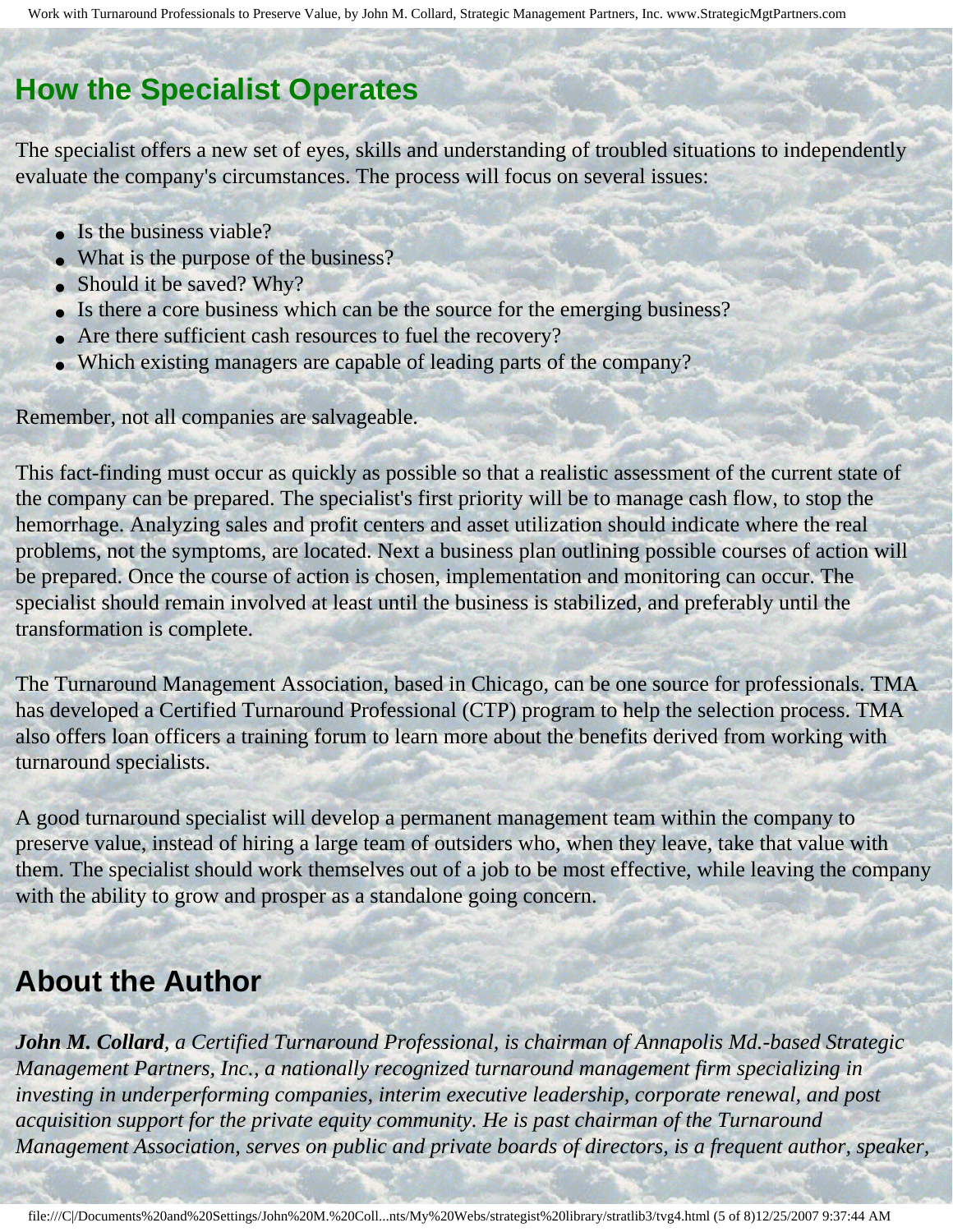*and advisor to companies, institutional and private equity capital investors, and governments. To reach Strategic Management Partners, Inc., call 410-263-9100, or go online at www.strategist.ws* 

*[Sections](#page-0-1) [Index](#page-0-2) [Contact](#page-6-0)*

### <span id="page-5-0"></span>**About the Firm**

**Strategic Management Partners** has substantial experience advising corporations and individuals on the strategic and mechanical issues of corporate development and governance, operating management and turnarounds for asset recovery. Our principal has over 30 years experience in P/L Management, Strategic Planning and Repositioning, M&A for Strategic Advantage, Finance, Investing, Raising Funds, Sales/Business Development, Building Selling and Marketing Teams, and Operational Auditing = In Public  $&$  Private companies  $=$  In healthy and crisis situations.

We work with and support the equity capital community to provide assessment studies to determine the situation, planning and strategy development to direct the company, crisis management to oversee that assets are not squandered away, workout teams that recover assets, and board level oversight to keep the client headed in the right direction. We provide expert witness testimony when required.

We seek strategic alliances with private equity funds.

*[Sections](#page-0-1) [Index](#page-0-2) [Contact](#page-6-0)*

### <span id="page-5-1"></span>**Review Venture Guide**



*[Capital Growth Interactive](http://www.capitalgrowth.com/)  [Home Page](http://www.capitalgrowth.com/) [Review the Venture Guide](http://www.capitalgrowth.com/subscribe/ventureguide.cfm) [2002](http://www.capitalgrowth.com/subscribe/ventureguide.cfm)*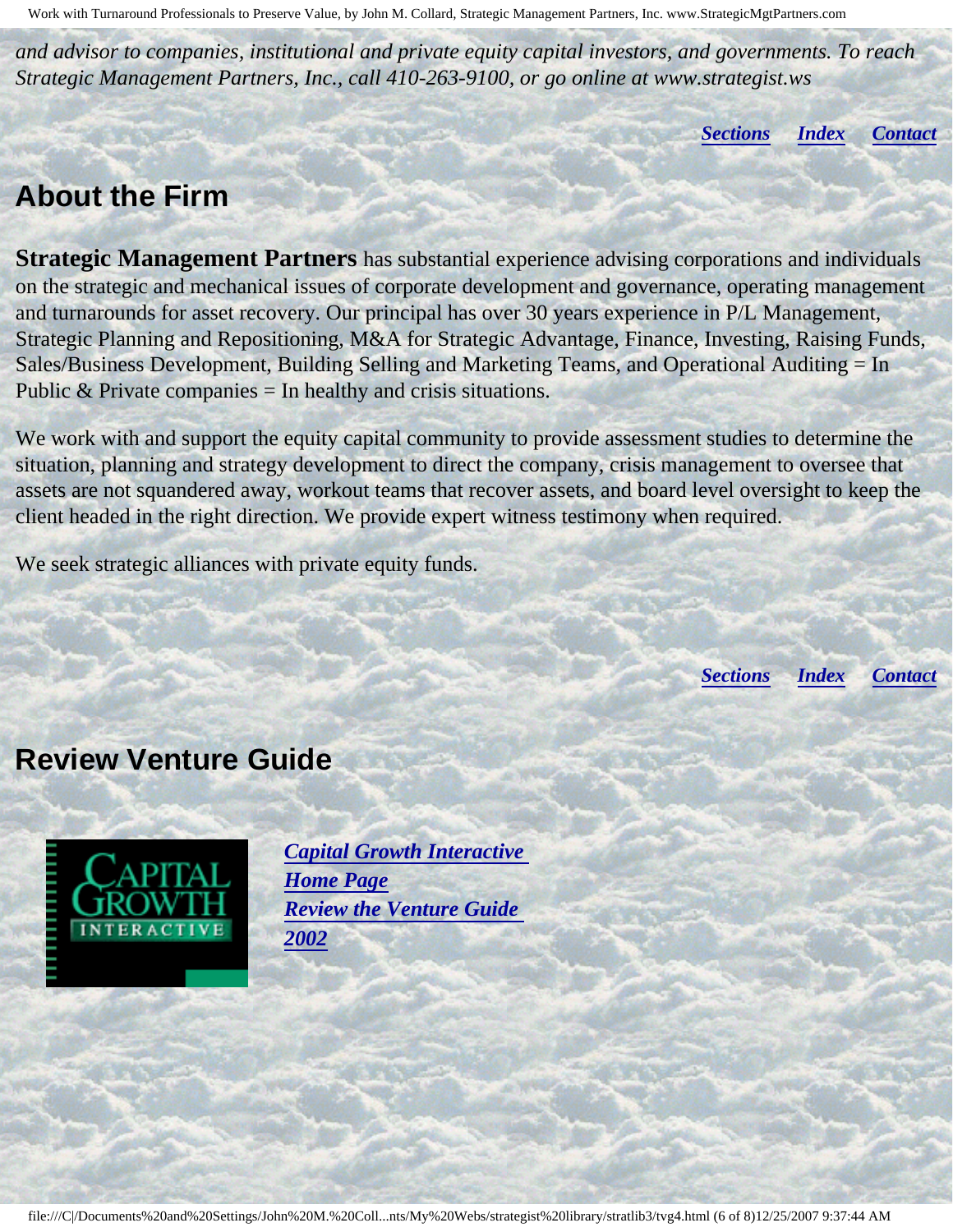

*[Sections](#page-0-1) [Index](#page-0-2)*

*[Index](#page-0-2)*

We welcome constructive inquires. More information is available if required.

There is more to Strategic Management Partner's *[Return to Home Page](http://members.aol.com/strategist/home.html#TOP)*



# <span id="page-6-0"></span> **Contact Information**

John M. Collard, Chairman Strategic Management Partners, Inc. 522 Horn Point Drive Annapolis, Maryland [MD] 21403 Voice 410-263-9100 Facsimile 410-263-6094 E-Mail [Strategist@aol.com](mailto:Strategist@aol.com?subject=SMPlibrary/feature articles). *[About the Principal](http://members.aol.com/strategist/jcbio.html#TOP) [About the Expert](http://members.aol.com/strategist/witness.html#TOP)*

We serve as experts for comment or quote, please contact us at **410-263-9100**